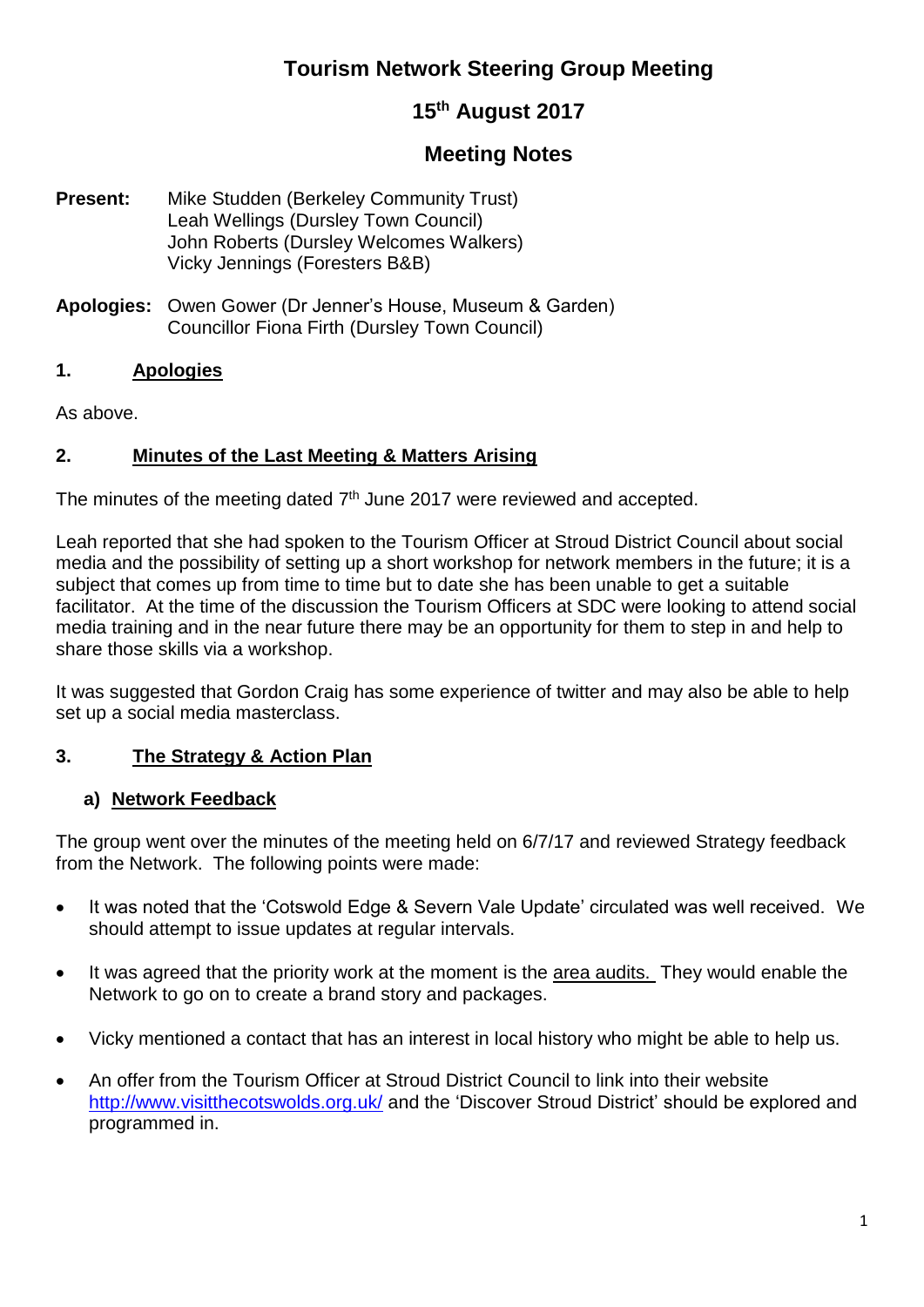- Packages and future publicity should take account of different users over the different seasons and target accordingly e.g. families during summer school holiday, retired/older population during term times etc.
- The group discussed the success of Ashen Plains and what we might learn from their approach.
- It was agreed that members feedback and the SWOT analysis on pages 4 and 5 of the strategy would be kept under review moving forward. The strategy remains very flexible and will evolve.
- Maps and QR Codes were both raised as possible projects that could be developed by the Network and taken forward.
- It was agreed that the ability of the Network to deliver was very limited at the moment, capacity needs to be built up and the Steering group need to take a step by step approach focusing on priority actions.
- Vicky mentioned that the Clifton Camera shop are involved in drone courses and could prove to be a useful contact – Leah to explore further.

#### **b) Heritage Strategy for Stroud District Consultation**

The group considered a consultation paper issued by Stroud District Council titled 'A Heritage Strategy for Stroud District – Valuing our historic environment and assets'.

Given meeting time restraints, it was agreed that the Steering group would correspond via email to agree a suitable response, taking into account the Tourism Strategy.

It was agreed that a response from the Network would help to raise its own profile within the district.

It was noted that page 14 of the document discusses the economic benefits and contains some useful information, it was felt that the group could use this in some of the letters that would be going out from the Network to partners ( **e)** & **f)**).

On a separate note, Vicky made the group aware that she is rebranding her own business website and thinking of using 'Old Spot County' as a tag line.

## **c) Update from Harris Ethical Projects**

It was noted that discussions were currently ongoing with Bainton Bicycles and Harris Ethical relating to the Cam and Dursley Station and getting some bicycles located there. There is interest from the company. The Network's details have been shared with the relevant parties so a watching brief should be kept on this project and any developments.

Regarding the Locality leaflet there continues to be some confusion about this project. Since the information reported at the Network meeting on 6/7/17 regarding costs and lack of time/budget to progress, Leah had spoken and fed back to Sandy who had agreed that the team would, in the first instance, investigate the level of interest from tourist attractions to sponsor the leaflet. Sandy had since taken a long period of leave and when asked for an update Jon Harris had reported that Sandy had been awaiting feedback on the wording to be issued from the Network; also another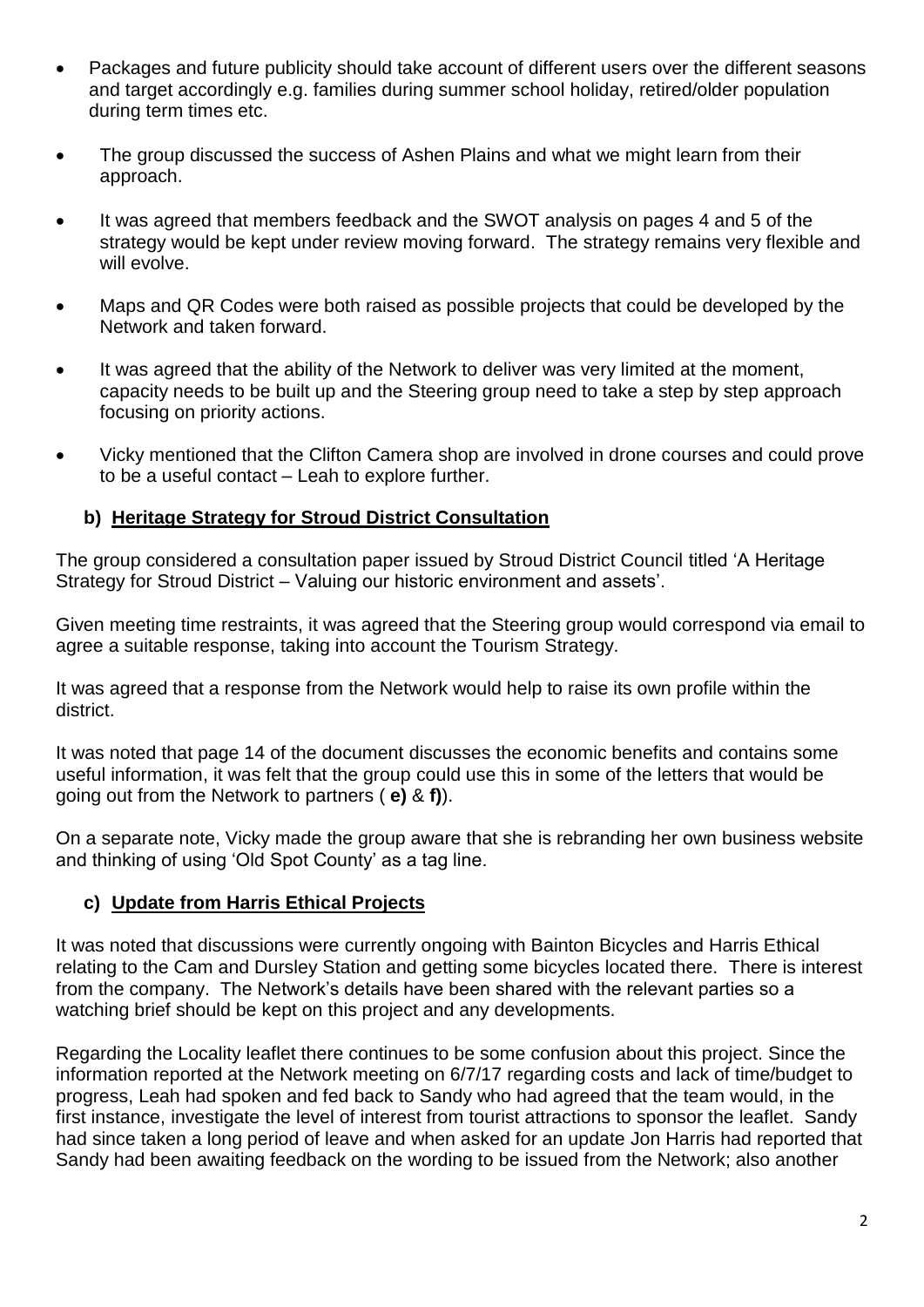delay had been trying to secure a licence agreement from Gloucestershire County Council on the use of the thinktravel materials and permission to secure sponsorship funding.

In response to this update, the group felt that at this point the project had stalled and may be difficult to progress at this time. The question was asked - **What do people really need?**

From Vicky's experience as a B&B operator and working in the tourism industry people want information about food, drink and activities. The group could develop a sample 'Eating and Drinking' leaflet/map for the area, keeping it very simple, to test the waters. Nailsworth did something similar which was successful.

### **d) GWR Customer & Communities Improvement Fund Year 3**

It was noted that Leah had been approached by Cam Parish Council on  $15<sup>th</sup>$  August regarding the above fund.

The Parish Clerk at Cam was putting together a funding bid working with Gloucestershire County Council (integrated transport and rail unit) and the Cam & Dursley Transport Group and had asked whether the Tourism Network wished to include anything. The deadline = 31st August 2017!

Mike agreed to liaise with Cam on current proposals and the tourism ideas discussed as follows:

- an information noticeboard (bearing in mind proposals relating to the Cotswold Gateway bid which is currently ongoing),
- development of the recommendations outlined in the taxi feasibility study (see Dursley Town Council's website under 'community' for copy),
- a pilot station circular service and a taxi standing service to meet each train and do a looped route.

## **e) Chairman's draft letter**

The group considered a letter drafted by Mike to be sent to the Clerks of parish/town councils in the area.

It was agreed that the economic benefits for the area (see **b)** above) would be stressed.

It was agreed that all further comments/amendments should be forwarded to Leah/Mike

#### **f) Action Plan and priorities**

It was agreed to incorporate the following actions:

- Write a separate letter to the District Council and relevant Councillors.
- Write a letter to the LEP including a copy of the Strategy. The letter should suggest that they could provide support incl. social media master class for tourism industry in our geographical area.

It was agreed that approaches should be made in this order – Town/Parish Council, District Council, County Council, Cotswold Tourism and Businesses.

• Press releases to be issued at intervals – first one could be an intro and pick up audits – asking people to get in touch with info.